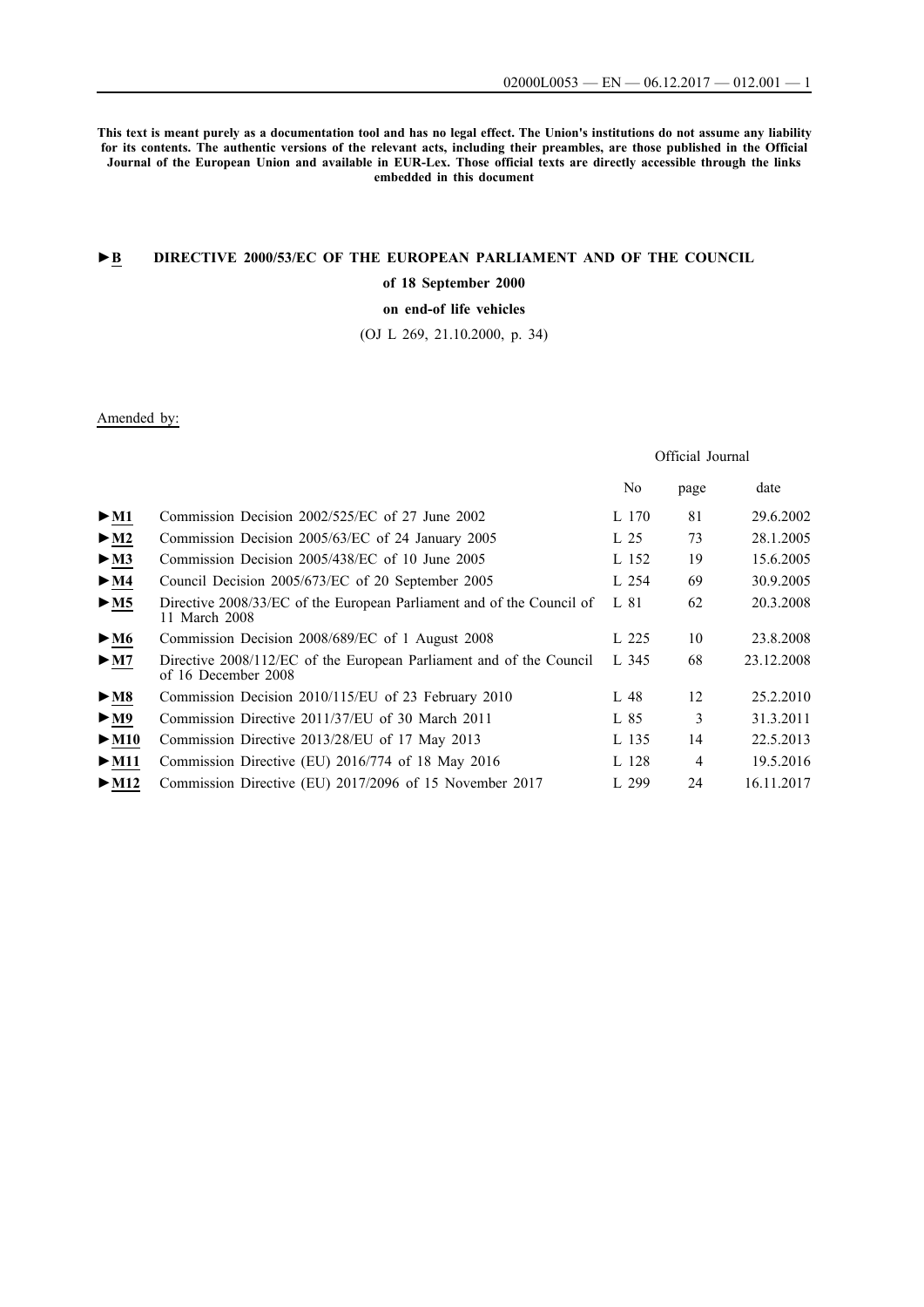#### **DIRECTIVE 2000/53/EC OF THE EUROPEAN PARLIAMENT AND OF THE COUNCIL**

#### **of 18 September 2000**

#### **on end-of life vehicles**

#### *Article 1*

#### **Objectives**

This Directive lays down measures which aim, as a first priority, at the prevention of waste from vehicles and, in addition, at the reuse, recycling and other forms of recovery of end-of life vehicles and their components so as to reduce the disposal of waste, as well as at the improvement in the environmental performance of all of the economic operators involved in the life cycle of vehicles and especially the operators directly involved in the treatment of end-of life vehicles.

#### *Article 2*

#### **Definitions**

For the purposes of this Directive:

- 1. 'vehicle' means any vehicle designated as category  $M_1$  or  $N_1$ defined in Annex IIA to Directive 70/156/EEC, and three wheel motor vehicles as defined in Directive 92/61/EEC, but excluding motor tricycles;
- 2. 'end-of life vehicle' means a vehicle which is waste within the meaning of Article 1(a) of Directive 75/442/EEC;
- 3. 'producer' means the vehicle manufacturer or the professional importer of a vehicle into a Member State;
- 4. 'prevention' means measures aiming at the reduction of the quantity and the harmfulness for the environment of end-of life vehicles, their materials and substances;
- 5. 'treatment' means any activity after the end-of life vehicle has been handed over to a facility for depollution, dismantling, shearing, shredding, recovery or preparation for disposal of the shredder wastes, and any other operation carried out for the recovery and/or disposal of the end-of life vehicle and its components;
- 6. 'reuse' means any operation by which components of end-of life vehicles are used for the same purpose for which they were conceived;
- 7. 'recycling' means the reprocessing in a production process of the waste materials for the original purpose or for other purposes but excluding energy recovery. Energy recovery means the use of combustible waste as a means to generate energy through direct incineration with or without other waste but with recovery of the heat;
- 8. 'recovery' means any of the applicable operations provided for in Annex IIB to Directive 75/442/EEC:
- 9. 'disposal' means any of the applicable operations provided for in Annex IIA to Directive 75/442/EEC;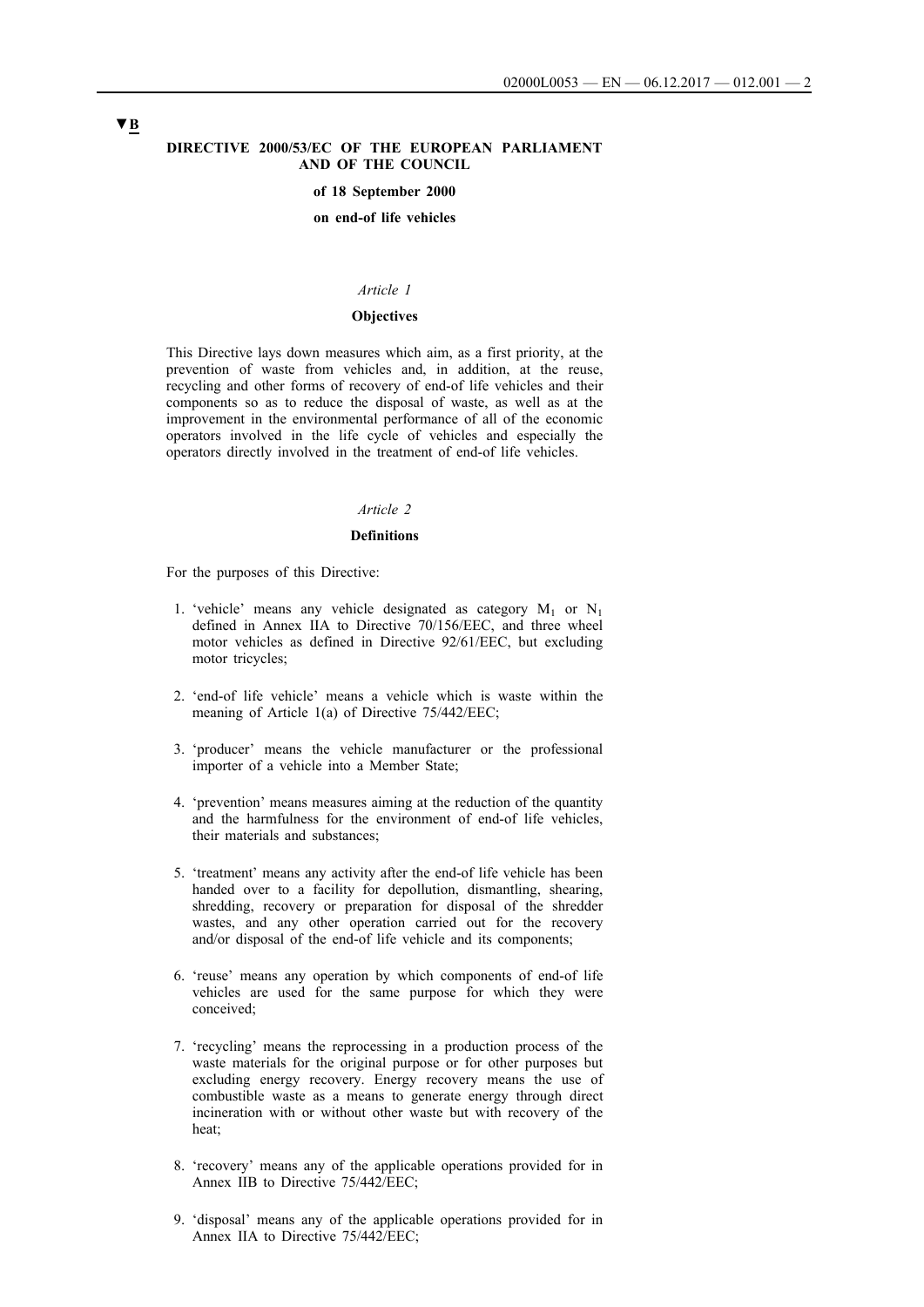10. 'economic operators' means producers, distributors, collectors, motor vehicle insurance companies, dismantlers, shredders, recoverers, recyclers and other treatment operators of end-of life vehicles, including their components and materials;

## **▼M7**

- 11. 'hazardous substance' means any substance which fulfils the criteria for any of the following hazard classes or categories set out in Annex I of Regulation (EC) No 1272/2008 of the European Parliament and of the Council of 16 December 2008 on classification, labelling and packaging of substances and mixtures  $(1)$ ;
	- (a) hazard classes 2.1 to 2.4, 2.6 and 2.7, 2.8 types A and B, 2.9, 2.10, 2.12, 2.13 categories 1 and 2, 2.14 categories 1 and 2, 2.15 types A to F;
	- (b) hazard classes 3.1 to 3.6, 3.7 adverse effects on sexual function and fertility or on development, 3.8 effects other than narcotic effects, 3.9 and 3.10;
	- (c) hazard class 4.1;
	- (d) hazard class 5.1;

## **▼B**

- 12. 'shredder' means any device used for tearing into pieces or fragmenting end-of life vehicles, including for the purpose of obtaining directly reusable metal scrap;
- 13. 'dismantling information' means all information required for the correct and environmentally sound treatment of end-of life vehicles. It shall be made available to authorised treatment facilities by vehicle manufacturers and component producers in the form of manuals or by means of electronic media (e.g. CD-ROM, on-line services).

#### *Article 3*

#### **Scope**

1. This Directive shall cover vehicles and end-of life vehicles, including their components and materials. Without prejudice to Article 5(4), third subparagraph, this shall apply irrespective of how the vehicle has been serviced or repaired during use and irrespective of whether it is equipped with components supplied by the producer or with other components whose fitting as spare or replacement parts accords with the appropriate Community provisions or domestic provisions.

2. This Directive shall apply without prejudice to existing Community legislation and relevant national legislation, in particular as regards safety standards, air emissions and noise controls and the protection of soil and water.

 $\overline{(^1)}$  OJ L 353, 31.12.2008, p. 1.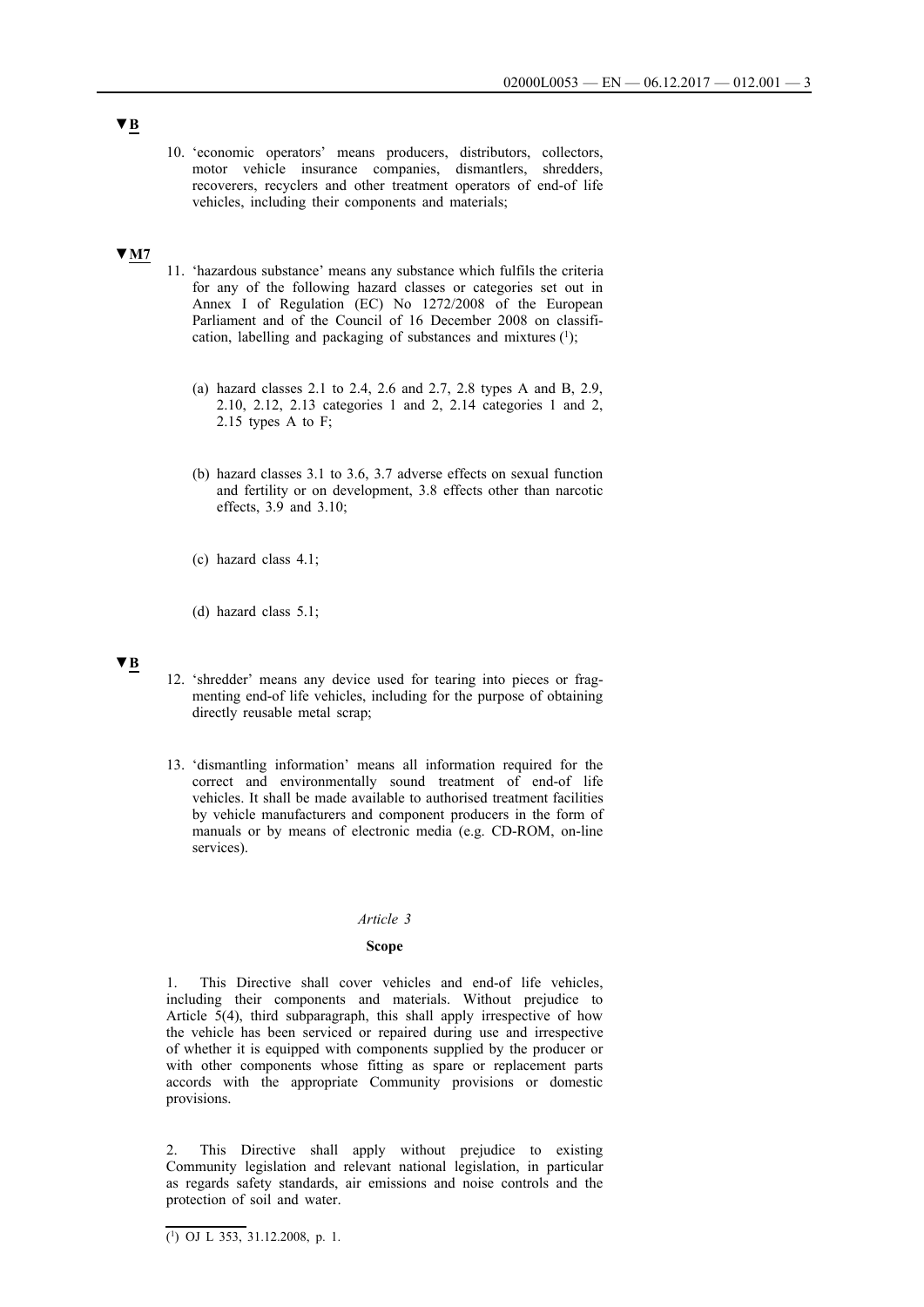3. Where a producer only makes or imports vehicles that are exempt from Directive 70/156/EEC by virtue of Article 8(2)(a) thereof, Member States may exempt that producer and his vehicles from Articles 7(4), 8 and 9 of this Directive.

4. Special-purpose vehicles as defined in the second indent of Article  $4(1)(a)$  of Directive 70/156/EEC shall be excluded from the provisions of Article 7 of this Directive.

5. For three-wheel motor vehicles only Articles 5(1), 5(2) and 6 of this Directive shall apply.

## *Article 4*

#### **Prevention**

1. In order to promote the prevention of waste Member States shall encourage, in particular:

- (a) vehicle manufacturers, in liaison with material and equipment manufacturers, to limit the use of hazardous substances in vehicles and to reduce them as far as possible from the conception of the vehicle onwards, so as in particular to prevent their release into the environment, make recycling easier, and avoid the need to dispose of hazardous waste;
- (b) the design and production of new vehicles which take into full account and facilitate the dismantling, reuse and recovery, in particular the recycling, of end-of life vehicles, their components and materials;
- (c) vehicle manufacturers, in liaison with material and equipment manufacturers, to integrate an increasing quantity of recycled material in vehicles and other products, in order to develop the markets for recycled materials.
- 2. (a) Member States shall ensure that materials and components of vehicles put on the market after 1 July 2003 do not contain lead, mercury, cadmium or hexavalent chromium other than in cases listed in Annex II under the conditions specified therein;
	- (b) **►M5** Annex II shall be amended on a regular basis, according to technical and scientific progress, in order to: ◀
		- (i) as necessary, establish maximum concentration values up to which the existence of the substances referred to in subparagraph (a) in specific materials and components of vehicles shall be tolerated;
		- (ii) exempt certain materials and components of vehicles from the provisions of subparagraph (a) if the use of these substances is unavoidable;
		- (iii) delete materials and components of vehicles from Annex II if the use of these substances is avoidable;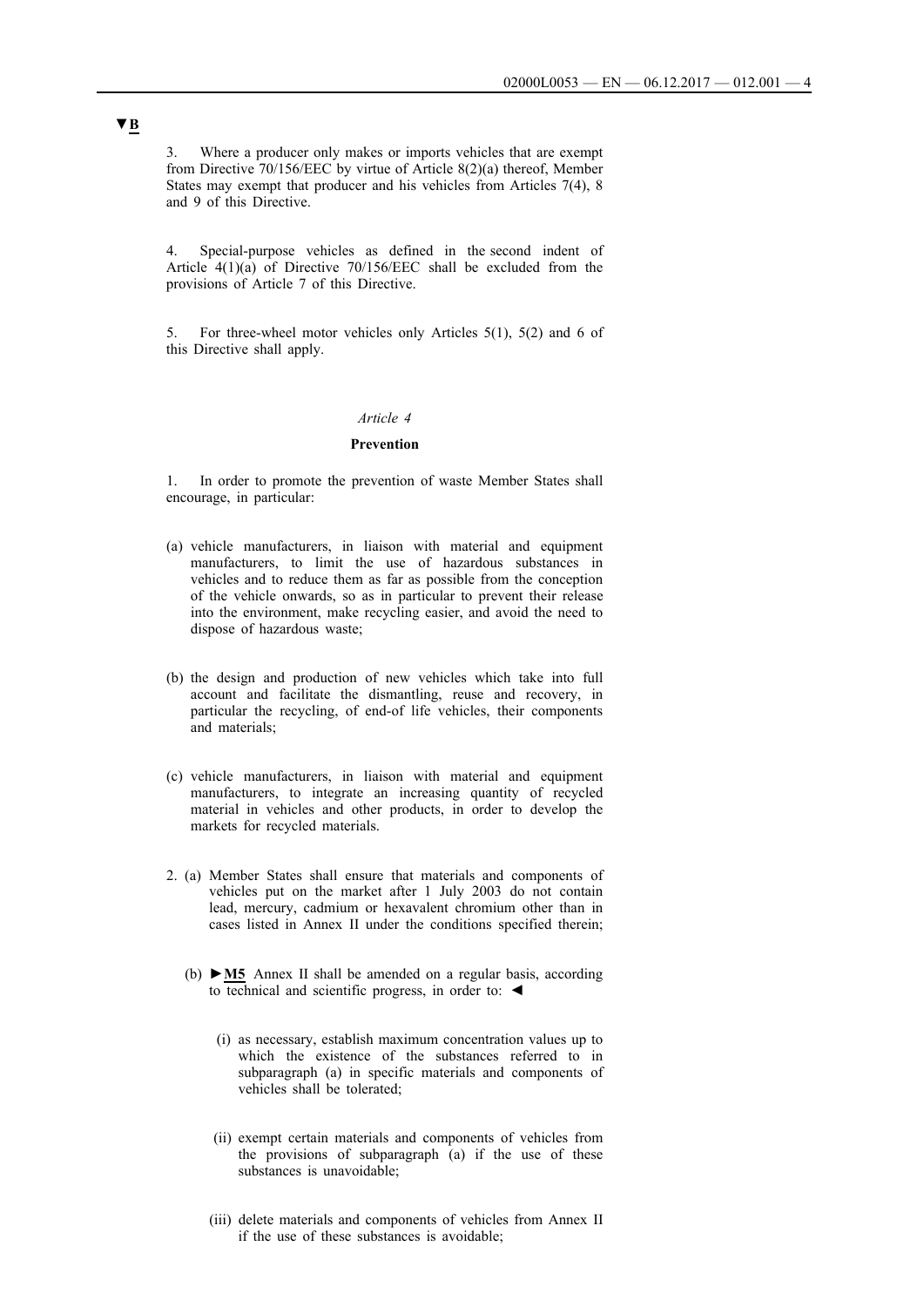(iv) under points (i) and (ii) designate those materials and components of vehicles that can be stripped before further treatment; they shall be labelled or made identifiable by other appropriate means;

### **▼M5**

The measures referred to in points (i) to (iv), designed to amend non-essential elements of this Directive, shall be adopted in accordance with the regulatory procedure with scrutiny referred to in Article 11(3).

## **▼B**

(c) the Commission shall amend Annex II for the first time not later than 21 October 2001. In any case none of the exemptions listed therein shall be deleted from the Annex before 1 January 2003.

### *Article 5*

### **Collection**

- 1. Member States shall take the necessary measures to ensure:
- that economic operators set up systems for the collection of all end-of life vehicles and, as far as technically feasible, of waste used parts removed when passenger cars are repaired,
- the adequate availability of collection facilities within their territory.

2. Member States shall also take the necessary measures to ensure that all end-of life vehicles are transferred to authorised treatment facilities.

3. Member States shall set up a system according to which the presentation of a certificate of destruction is a condition for deregistration of the end-of life vehicle. This certificate shall be issued to the holder and/or owner when the end-of life vehicle is transferred to a treatment facility. Treatment facilities, which have obtained a permit in accordance with Article 6, shall be permitted to issue a certificate of destruction. Member States may permit producers, dealers and collectors on behalf of an authorised treatment facility to issue certificates of destruction provided that they guarantee that the end-of life vehicle is transferred to an authorised treatment facility and provided that they are registered with public authorities.

Issuing the certificate of destruction by treatment facilities or dealers or collectors on behalf of an authorised treatment facility does not entitle them to claim any financial reimbursement, except in cases where this has been explicitly arranged by Member States.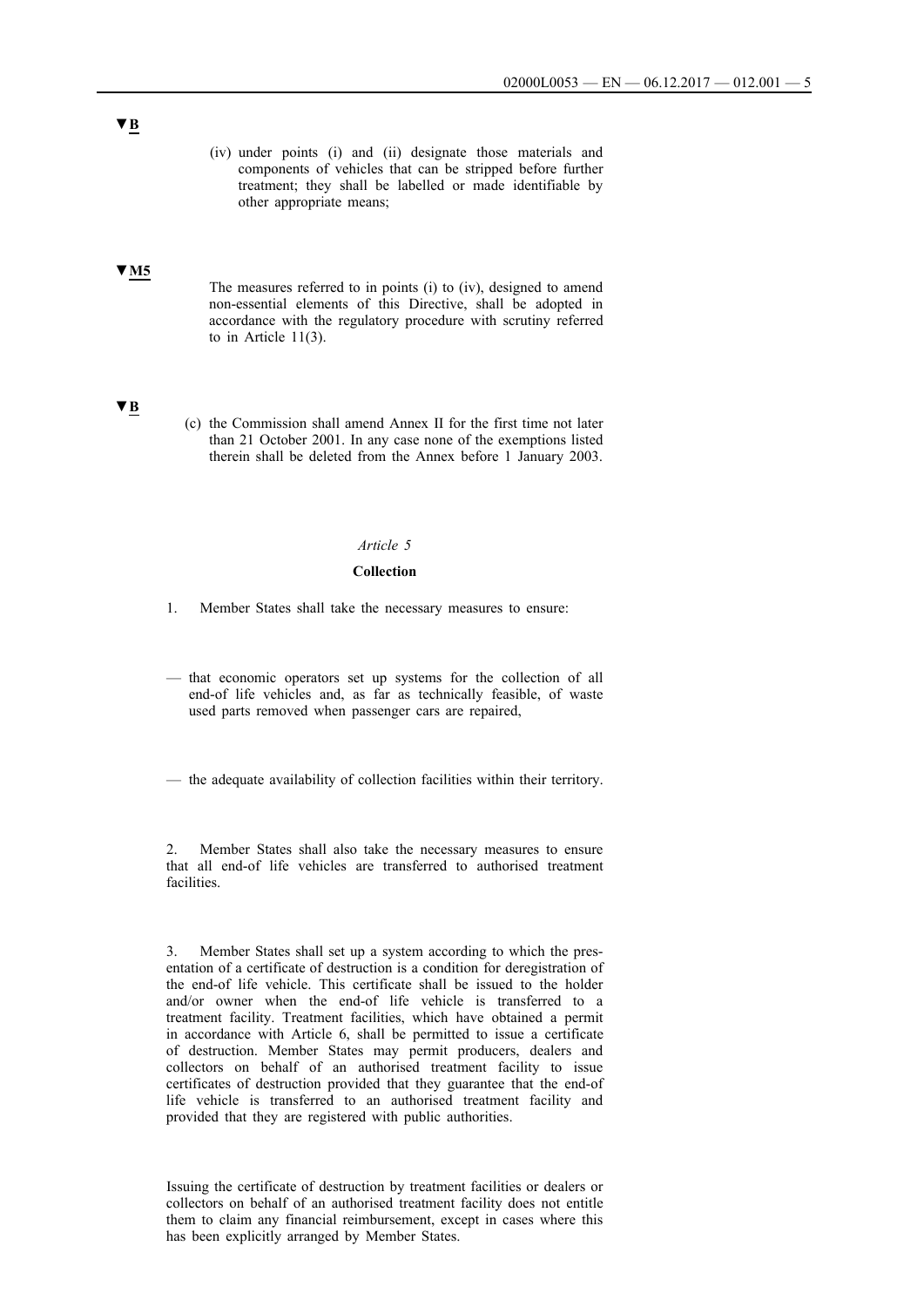Member States which do not have a deregistration system at the date of entry into force of this Directive shall set up a system according to which a certificate of destruction is notified to the relevant competent authority when the end-of life vehicle is transferred to a treatment facility and shall otherwise comply with the terms of this paragraph. Member States making use of this subparagraph shall inform the Commission of the reasons thereof.

4. Member States shall take the necessary measures to ensure that the delivery of the vehicle to an authorised treatment facility in accordance with paragraph 3 occurs without any cost for the last holder and/or owner as a result of the vehicle's having no or a negative market value.

Member States shall take the necessary measures to ensure that producers meet all, or a significant part of, the costs of the implementation of this measure and/or take back end-of life vehicles under the same conditions as referred to in the first subparagraph.

Member States may provide that the delivery of end-of life vehicles is not fully free of charge if the end-of life vehicle does not contain the essential components of a vehicle, in particular the engine and the coachwork, or contains waste which has been added to the end-of life vehicle.

The Commission shall regularly monitor the implementation of the first subparagraph to ensure that it does not result in market distortions, and if necessary shall propose to the European Parliament and the Council an amendment thereto.

## **▼M5**

5. Member States shall take the necessary measures to ensure that their competent authorities mutually recognise and accept the certificates of destruction issued in other Member States in accordance with paragraph 3.

To this end, minimum requirements for the certificate of destruction shall be established. That measure, designed to amend non-essential elements of this Directive by supplementing it, shall be adopted in accordance with the regulatory procedure with scrutiny referred to in Article 11(3).

### **▼B**

#### *Article 6*

#### **Treatment**

1. Member States shall take the necessary measures to ensure that all end-of life vehicles are stored (even temporarily) and treated in accordance with the general requirements laid down in Article 4 of Directive 75/442/EEC, and in compliance with the minimum technical requirements set out in Annex I to this Directive, without prejudice to national regulations on health and environment.

2. Member States shall take the necessary measures to ensure that any establishment or undertaking carrying out treatment operations obtains a permit from or be registered with the competent authorities, in compliance with Articles 9, 10 and 11 of Directive 75/442/EEC.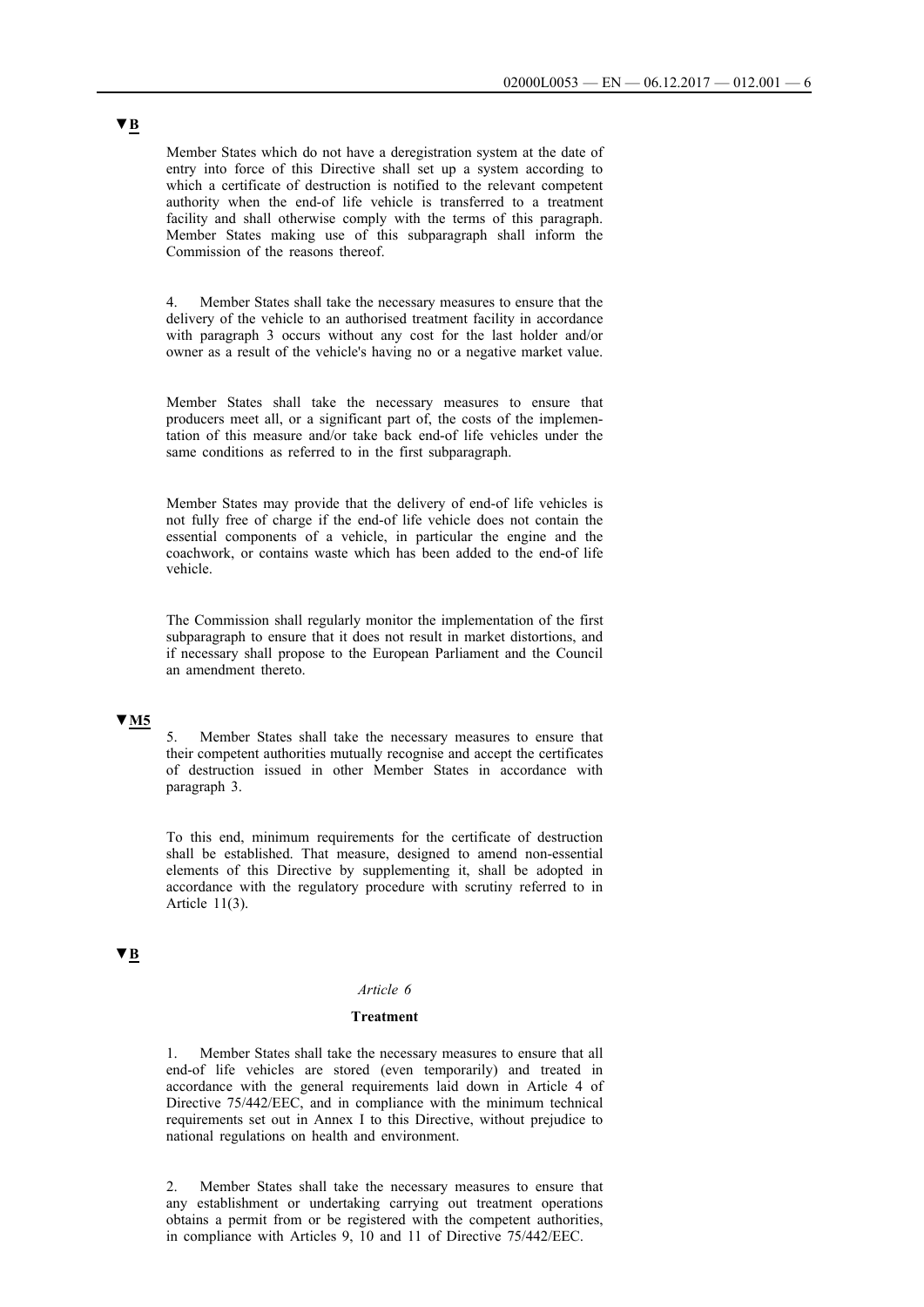The derogation from the permit requirement referred to in Article  $11(1)(b)$  of Directive 75/442/EEC may apply to recovery operations concerning waste of end-of life vehicles after they have been treated according to Annex 1(3) to this Directive if there is an inspection by the competent authorities before the registration. This inspection shall verify:

- (a) type and quantities of waste to be treated;
- (b) general technical requirements to be complied with;
- (c) safety precautions to be taken,

in order to achieve the objectives referred to in Article 4 of Directive 75/442/EEC. This inspection shall take place once a year. Member States using the derogation shall send the results to the Commission.

3. Member States shall take the necessary measures to ensure that any establishment or undertaking carrying out treatment operations fulfils at least the following obligations in accordance with Annex I:

- (a) end-of life vehicles shall be stripped before further treatment or other equivalent arrangements are made in order to reduce any adverse impact on the environment. Components or materials labelled or otherwise made identifiable in accordance with Article 4(2) shall be stripped before further treatment;
- (b) hazardous materials and components shall be removed and segregated in a selective way so as not to contaminate subsequent shredder waste from end-of life vehicles;
- (c) stripping operations and storage shall be carried out in such a way as to ensure the suitability of vehicle components for reuse and recovery, and in particular for recycling.

Treatment operations for depollution of end-of life vehicles as referred to in Annex I(3) shall be carried out as soon as possible.

4. Member States shall take the necessary measures to ensure that the permit or registration referred to in paragraph 2 includes all conditions necessary for compliance with the requirements of paragraphs 1, 2 and 3.

5. Member States shall encourage establishments or undertakings, which carry out treatment operations to introduce, certified environmental management systems.

## **▼M5**

6. Annex I shall be amended according to technical and scientific progress. That measure, designed to amend non-essential elements of this Directive, shall be adopted in accordance with the regulatory procedure with scrutiny referred to in Article 11(3).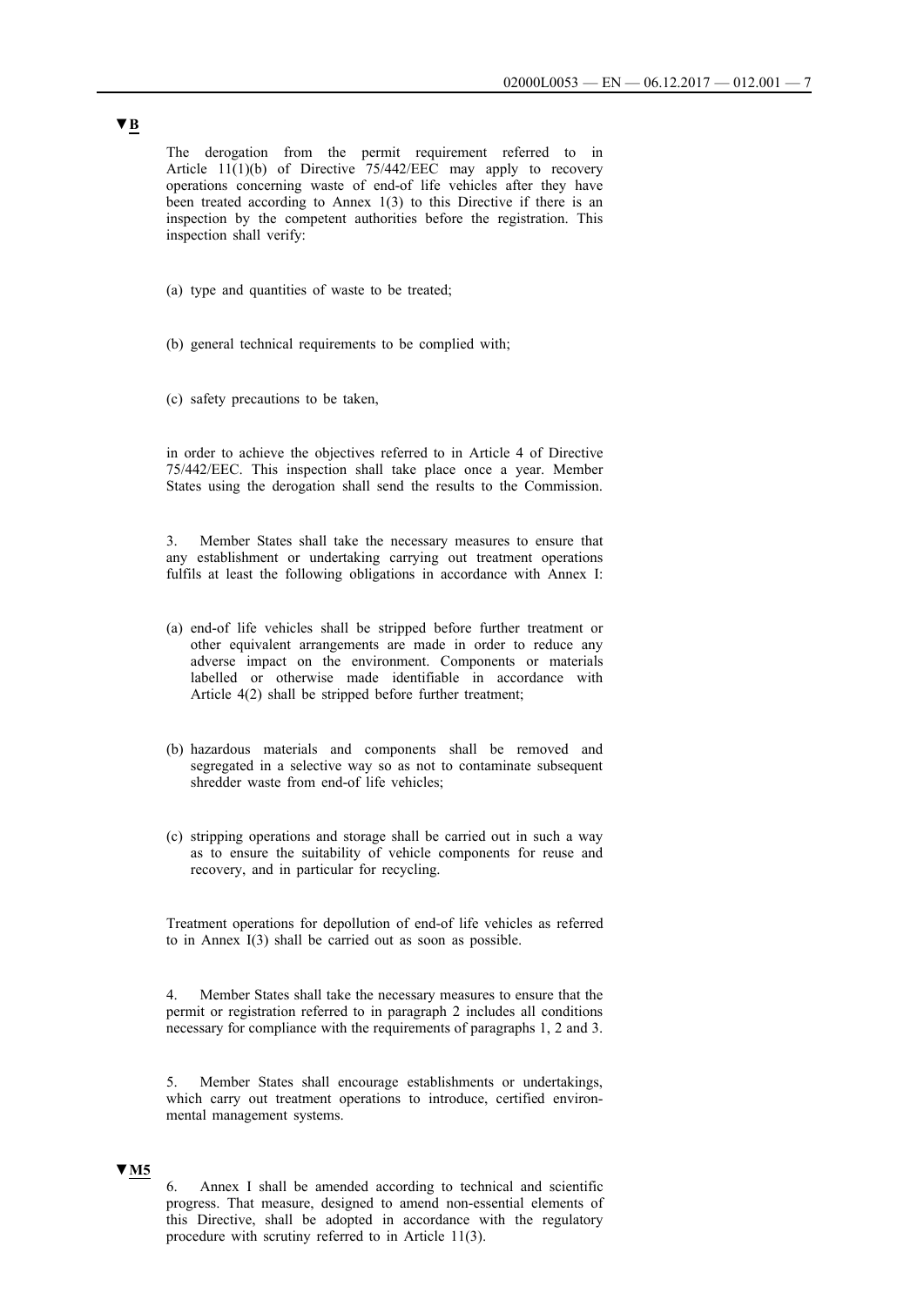## *Article 7*

#### **Reuse and recovery**

1. Member States shall take the necessary measures to encourage the reuse of components which are suitable for reuse, the recovery of components which cannot be reused and the giving of preference to recycling when environmentally viable, without prejudice to requirements regarding the safety of vehicles and environmental requirements such as air emissions and noise control.

2. Member States shall take the necessary measures to ensure that the following targets are attained by economic operators:

(a) no later than 1 January 2006, for all end-of life vehicles, the reuse and recovery shall be increased to a minimum of 85 % by an average weight per vehicle and year. Within the same time limit the reuse and recycling shall be increased to a minimum of 80 % by an average weight per vehicle and year;

for vehicles produced before 1 January 1980, Member States may lay down lower targets, but not lower than 75 % for reuse and recovery and not lower than 70 % for reuse and recycling. Member States making use of this subparagraph shall inform the Commission and the other Member States of the reasons therefor;

(b) no later than 1 January 2015, for all end-of life vehicles, the reuse and recovery shall be increased to a minimum of 95 % by an average weight per vehicle and year. Within the same time limit, the re-use and recycling shall be increased to a minimum of 85 % by an average weight per vehicle and year.

By 31 December 2005 at the latest the European Parliament and the Council shall re-examine the targets referred to in paragraph (b) on the basis of a report of the Commission, accompanied by a proposal. In its report the Commission shall take into account the development of the material composition of vehicles and any other relevant environmental aspects related to vehicles.

#### **▼M5**

Detailed rules necessary to control compliance of Member States with the targets set out in the first subparagraph shall be established. When proposing such rules, the Commission shall take into account all relevant factors, *inter alia*, the availability of data and the issue of exports and imports of end-of-life vehicles. Those detailed rules, designed to amend non-essential elements of this Directive by supplementing it, shall be adopted in accordance with the regulatory procedure with scrutiny referred to in Article 11(3).

#### **▼B**

3. On the basis of a proposal from the Commission, the European Parliament and the Council shall establish targets for reuse and recovery and for reuse and recycling for the years beyond 2015.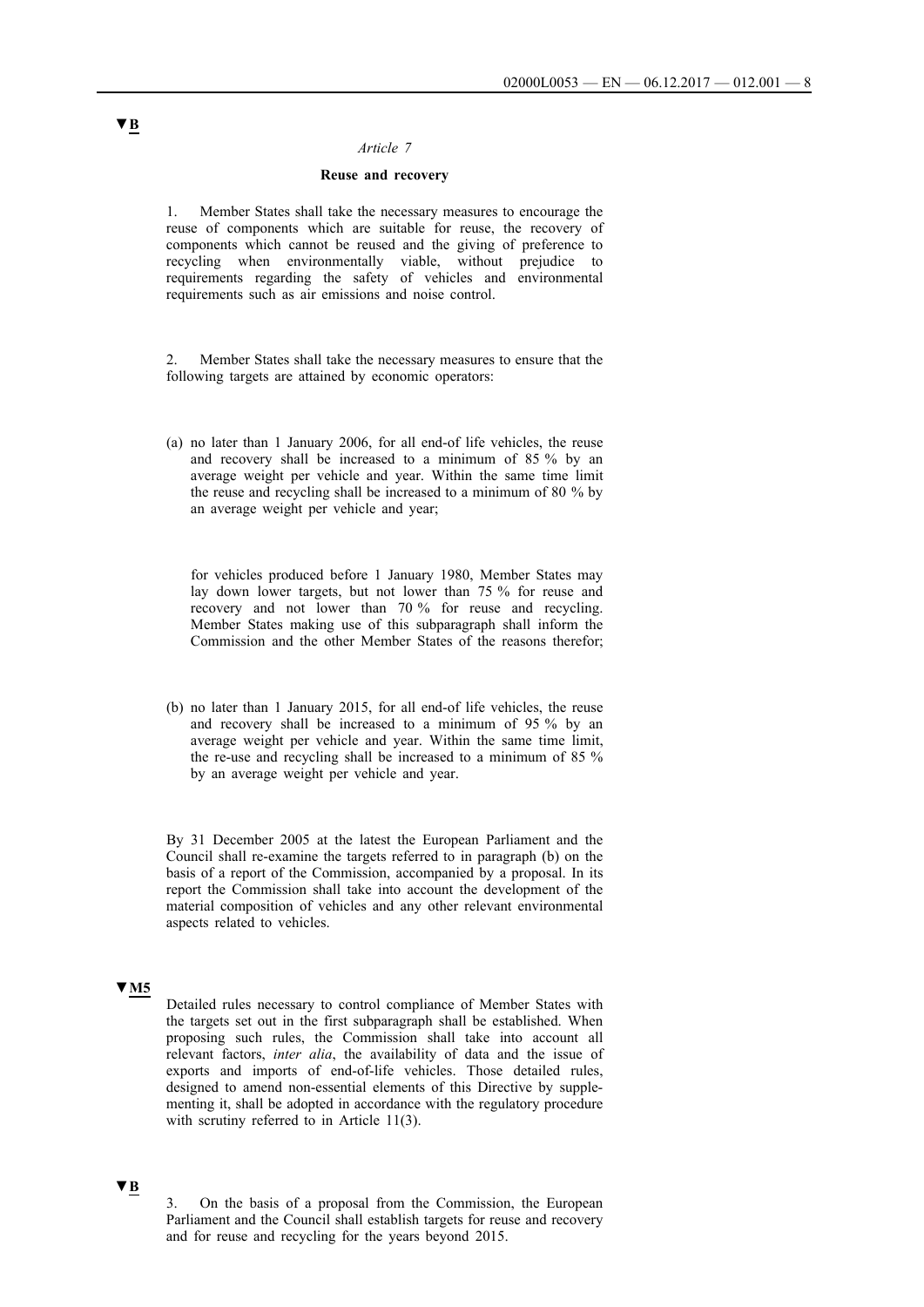In order to prepare an amendment to Directive 70/156/EEC, the Commission shall promote the preparation of European standards relating to the dismantlability, recoverability and recyclability of vehicles. Once the standards are agreed, but in any case no later than by the end of 2001, the European Parliament and the Council, on the basis of a proposal from the Commission, shall amend Directive 70/156/EEC so that vehicles type-approved in accordance with that Directive and put on the market after three years after the amendment of the Directive 70/156/EEC are re-usable and/or recyclable to a minimum of 85 % by weight per vehicle and are re-usable and/or recoverable to a minimum of 95 % by weight per vehicle.

5. In proposing the amendment to Directive 70/156/EEC relating to the ability to be dismantled, recoverability and recyclability of vehicles, the Commission shall take into account as appropriate the need to ensure that the reuse of components does not give rise to safety or environmental hazards.

#### *Article 8*

#### **Coding standards/dismantling information**

1. Member States shall take the necessary measures to ensure that producers, in concert with material and equipment manufacturers, use component and material coding standards, in particular to facilitate the identification of those components and materials which are suitable for reuse and recovery.

### **▼M5**

2. The standards referred to in paragraph 1 shall be established. When proposing such standards, the Commission shall take account of the work going on in this area in the relevant international forums and contribute to this work as appropriate. That measure, designed to amend non-essential elements of this Directive by supplementing it, shall be adopted in accordance with the regulatory procedure with scrutiny referred to in Article 11(3).

## **▼B**

3. Member States shall take the necessary measures to ensure that producers provide dismantling information for each type of new vehicle put on the market within six months after the vehicle is put on the market. This information shall identify, as far as it is needed by treatment facilities in order to comply with the provisions of this Directive, the different vehicle components and materials, and the location of all hazardous substances in the vehicles, in particular with a view to the achievement of the objectives laid down in Article 7.

4. Without prejudice to commercial and industrial confidentiality, Member States shall take the necessary measures to ensure that manufacturers of components used in vehicles make available to authorised treatment facilities, as far as it is requested by these facilities, appropriate information concerning dismantling, storage and testing of components which can be reused.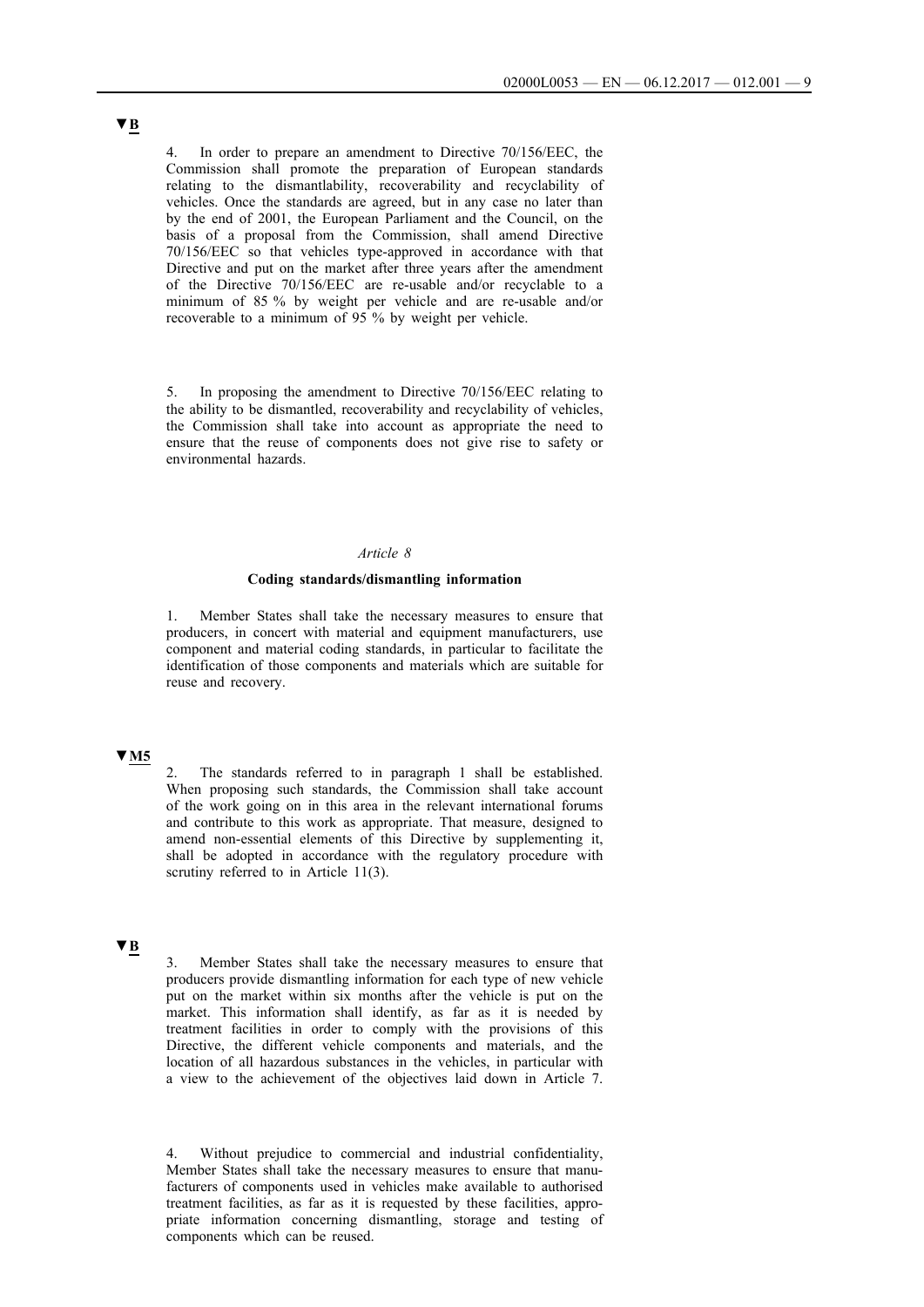#### *Article 9*

### **Reporting and information**

1. At three-year intervals Member States shall send a report to the Commission on the implementation of this Directive. The report shall be drawn up on the basis of a questionnaire or outline drafted by the Commission in accordance with the procedure laid down in Article 6 of Directive 91/692/EEC (1) with a view to establishing databases on end-of life vehicles and their treatment. The report shall contain relevant information on possible changes in the structure of motor vehicle dealing and of the collection, dismantling, shredding, recovery and recycling industries, leading to any distortion of competition between or within Member States. The questionnaire or outline shall be sent to the Member States six months before the start of the period covered by the report. The report shall be made to the Commission within nine months of the end of the three-year period covered by it.

The first report shall cover the period of three years from 21 April 2002.

Based on the above information, the Commission shall publish a report on the implementation of this Directive within nine months of receiving the reports from the Member States.

### **▼M5**

The formats relating to the database system shall be adopted in accordance with the regulatory procedure referred to in Article 11(2).

#### **▼B**

- 2. Member States shall require in each case the relevant economic operators to publish information on:
- the design of vehicles and their components with a view to their recoverability and recyclability,
- the environmentally sound treatment of end-of life vehicles, in particular the removal of all fluids and dismantling,
- the development and optimisation of ways to reuse, recycle and recover end-of life vehicles and their components,
- the progress achieved with regard to recovery and recycling to reduce the waste to be disposed of and to increase the recovery and recycling rates.

The producer must make this information accessible to the prospective buyers of vehicles. It shall be included in promotional literature used in the marketing of the new vehicle.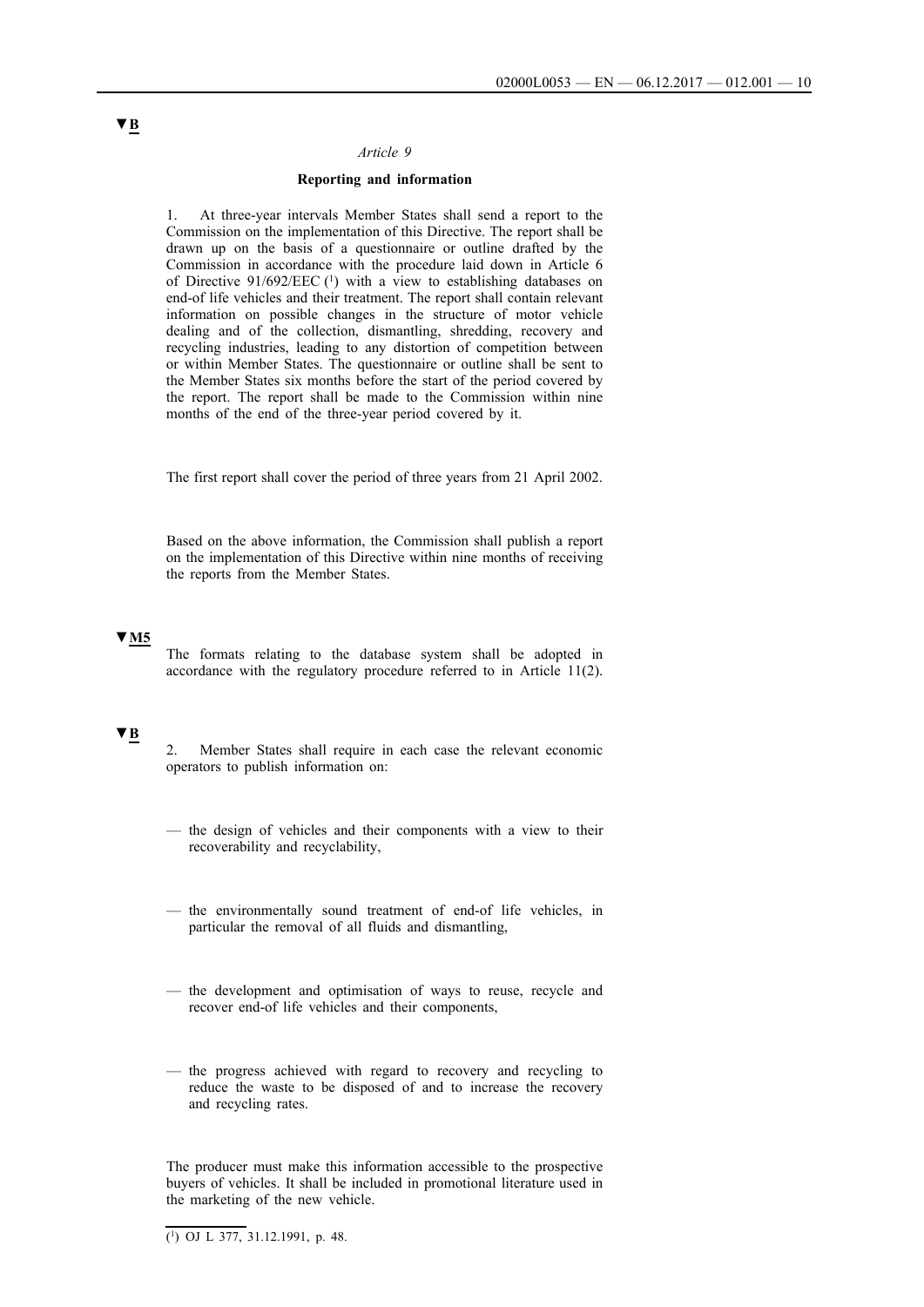#### *Article 10*

### **Implementation**

1. Member States shall bring into force the laws, regulations and administrative provisions necessary to comply with this Directive by 21 April 2002. They shall immediately inform the Commission thereof.

When Member States adopt these measures, these shall contain a reference to this Directive or shall be accompanied by such reference on the occasion of their official publication. The methods of making such a reference shall be laid down by Member States.

2. Member States shall communicate to the Commission the text of the main provisions of domestic law, which they adopt in the field governed by this Directive.

3. Provided that the objectives set out in this Directive are achieved, Member States may transpose the provisions set out in Articles 4(1), 5(1), 7(1), 8(1), 8(3) and 9(2) and specify the detailed rules of implementation of Article 5(4) by means of agreements between the competent authorities and the economic sectors concerned. Such agreements shall meet the following requirements

- (a) agreements shall be enforceable;
- (b) agreements need to specify objectives with the corresponding deadlines;
- (c) agreements shall be published in the national official journal or an official document equally accessible to the public and transmitted to the Commission;
- (d) the results achieved under an agreement shall be monitored regularly, reported to the competent authorities and to the Commission and made available to the public under the conditions set out in the agreement;
- (e) the competent authorities shall make provisions to examine the progress reached under an agreement;
- (f) in case of non-compliance with an agreement Member States must implement the relevant provisions of this Directive by legislative, regulatory or administrative measures.

## **▼M5**

## *Article 11*

#### **Committee procedure**

1. The Commission shall be assisted by the committee established by Article 18 of Directive 75/442/EEC.

2. Where reference is made to this paragraph, Articles 5 and 7 of Decision 1999/468/EC shall apply, having regard to the provisions of Article 8 thereof.

The period laid down in Article 5(6) of Decision 1999/468/EC shall be set at three months.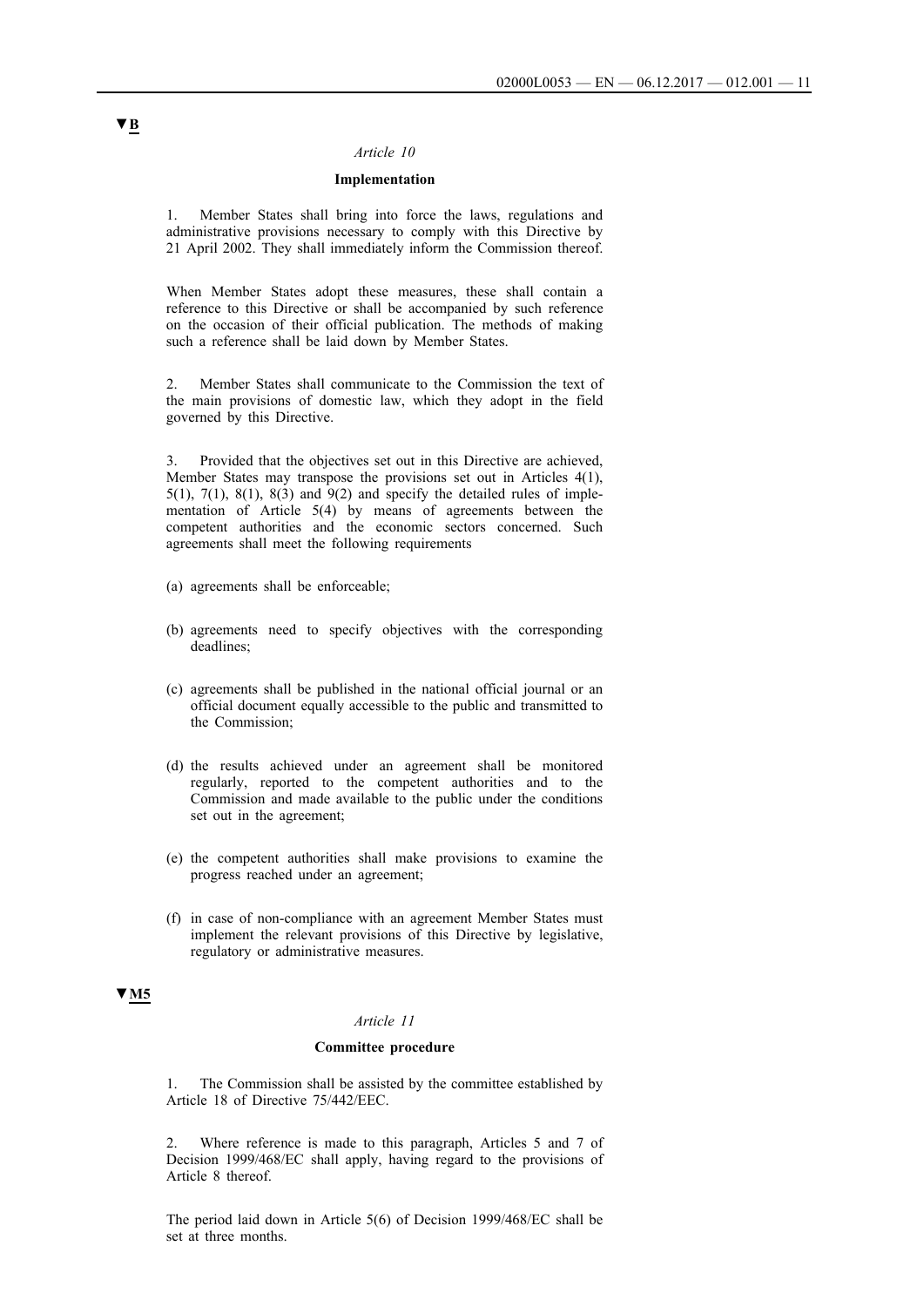## **▼M5**

3. Where reference is made to this paragraph, Article 5a(1) to (4) and Article 7 of Decision 1999/468/EC shall apply, having regard to the provisions of Article 8 thereof.

## **▼B**

## *Article 12*

### **Entry into force**

1. This Directive shall enter into force on the day of its publication in the *Official Journal of the European Communities*.

2. Article 5(4) shall apply:

- as from 1 July 2002 for vehicles put on the market as from this date,
- as from 1 January 2007 for vehicles put on the market before the date referred to in the first indent.

3. Member States may apply Article 5(4) in advance of the dates set out in paragraph 2.

#### *Article 13*

#### **Addressees**

This Directive is addressed to the Member States.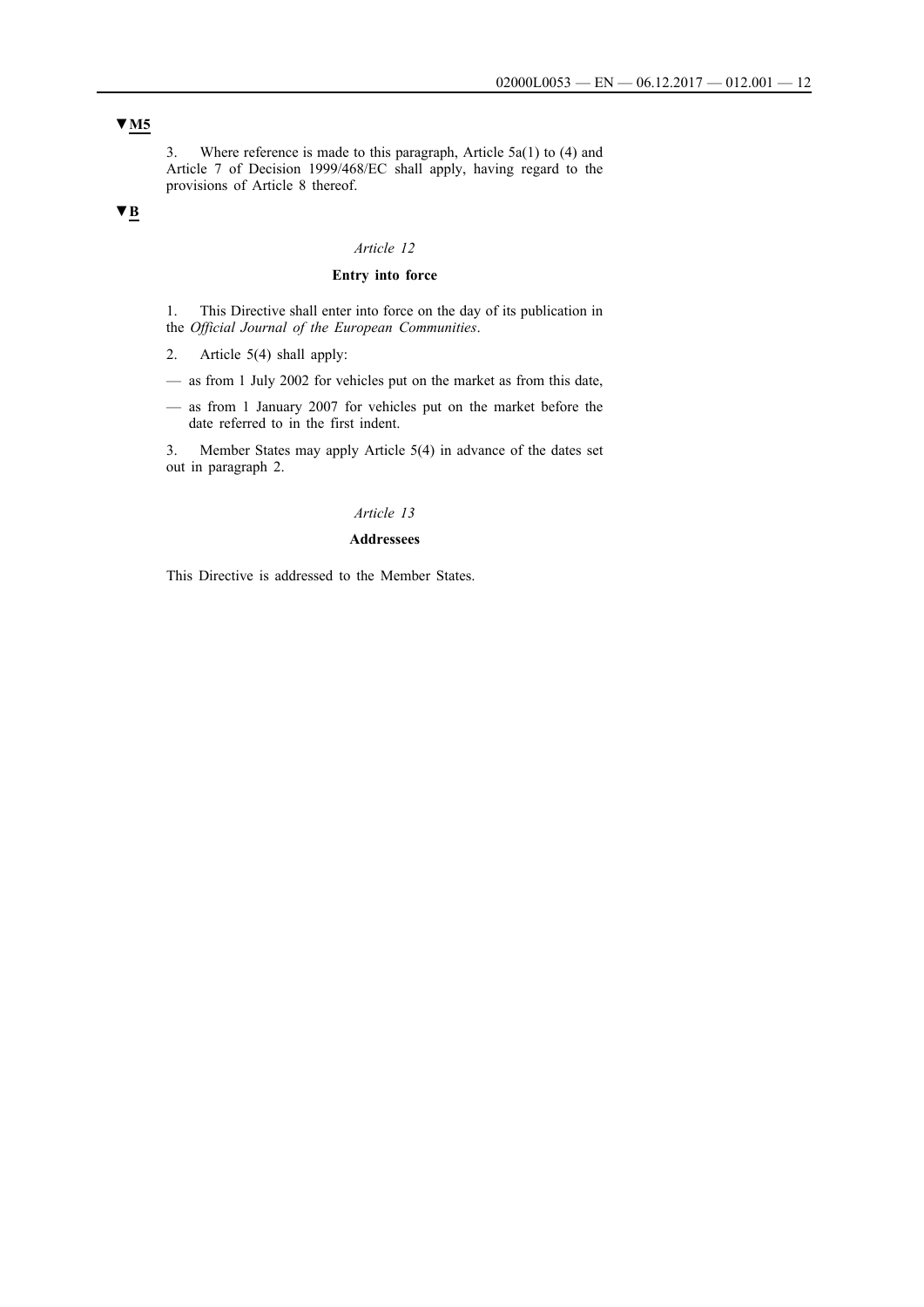#### *ANNEX I*

#### **Minimum technical requirements for treatment in accordance with Article 6(1) and (3)**

- 1. Sites for storage (including temporary storage) of end-of-life vehicles prior to their treatament:
	- impermeable surfaces for appropriate areas with the provision of spillage collection facilities, decanters and cleanser-degeasers,
	- equipment for the treatment of water, including rainwater, in compliance with health and environmental regulations.
- 2. Sites for treatment:
	- impermeable surfaces for appropriate areas with the provision of spillage collection facilities, decanters and cleanser-degreasers,
	- appropriate storage for dismantled spare parts, including impermeable storage for oil-contaminated spare parts,
	- appropriate containers for storage of batteries (with electrolyte neutralisation on site or elsewhere), filters and PCB/PCT-containing condensers,
	- appropriate storage tanks for the segregated storage of end-of-life vehicle fluids: fuel, motor oil, gearbox oil, transmission oil, hydraulic oil, cooling liquids, antifreeze, brake fluids, battery acids, air-conditioning system fluids and any other fluid contained in the end-of-life vehicle,
	- equipment for the treatment of water, including rainwater, in compliance with health and environmental regulations,
	- appropriate storage for used tyres, including the prevention of fire hazards and excessive stockpiling.
- 3. Treatment operations for depollution of end-of-life vehicles:
	- removal of batteries and liquified gas tanks,
	- removal or neutralisation of potential explosive components, (e.g. air bags),
	- removal and separate collection and storage of fuel, motor oil, transmission oil, gearbox oil, hydraulic oil, cooling liquids, antifreeze, brake fluids, air-conditioning system fluids and any other fluid contained in the end-of-life vehicle, unless they are necessary for the re-use of the parts concerned,
	- removal, as far as feasible, of all components identified as containing mercury.
- 4. Treatment operations in order to promote recycling:
	- removal or catalysts,
	- removal of metal components containing copper, aluminium and magnesium if these metals are not segregated in the shredding process,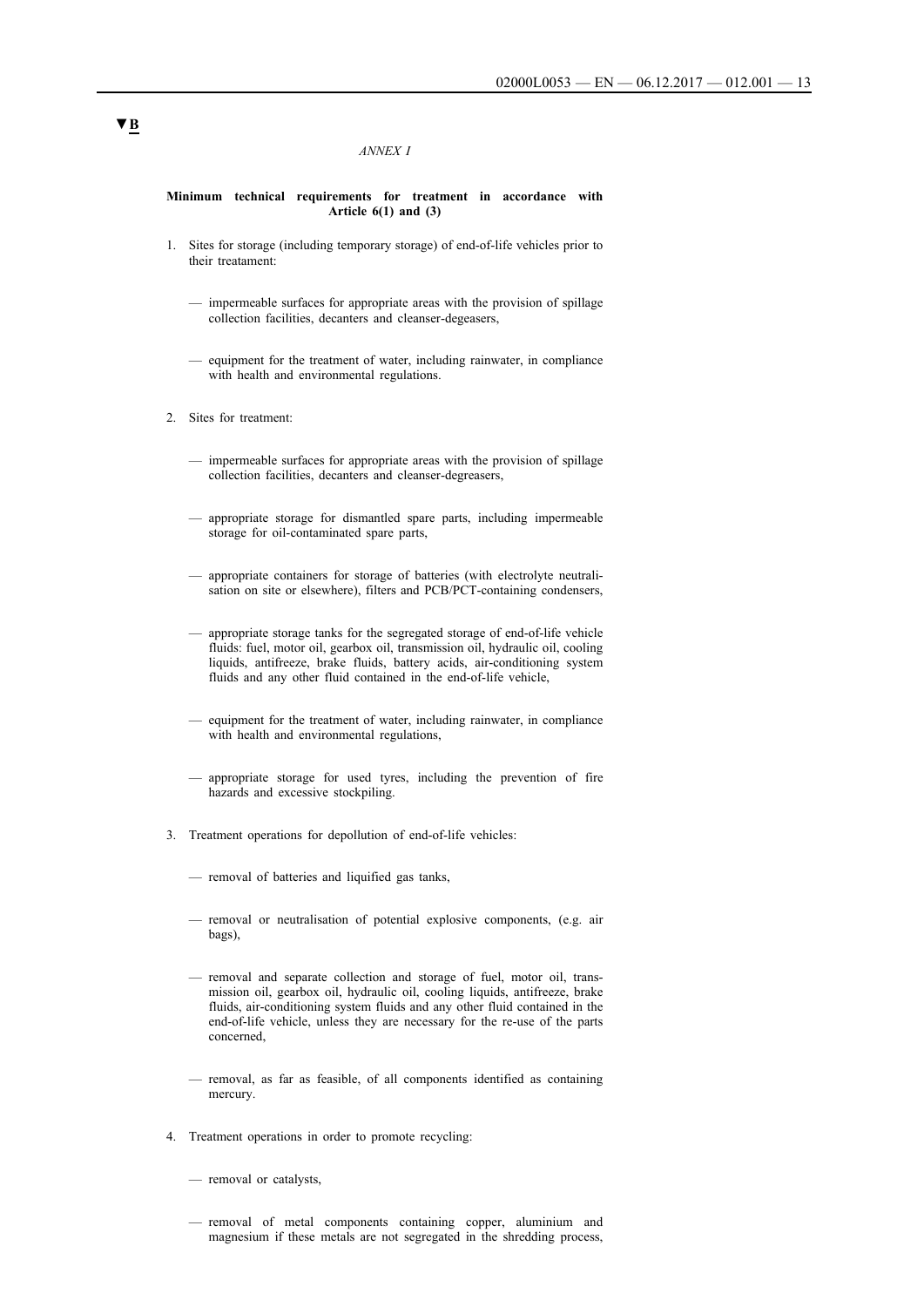- removal of tyres and large plastic components (bumpers, dashboard, fluid containers, etc), if these materials are not segregated in the shredding process in such a way that they can be effectively recycled as materials,
- removal of glass.
- 5. Storage operations are to be carried out avoiding damage to components containing fluids or to recoverable components and spare parts.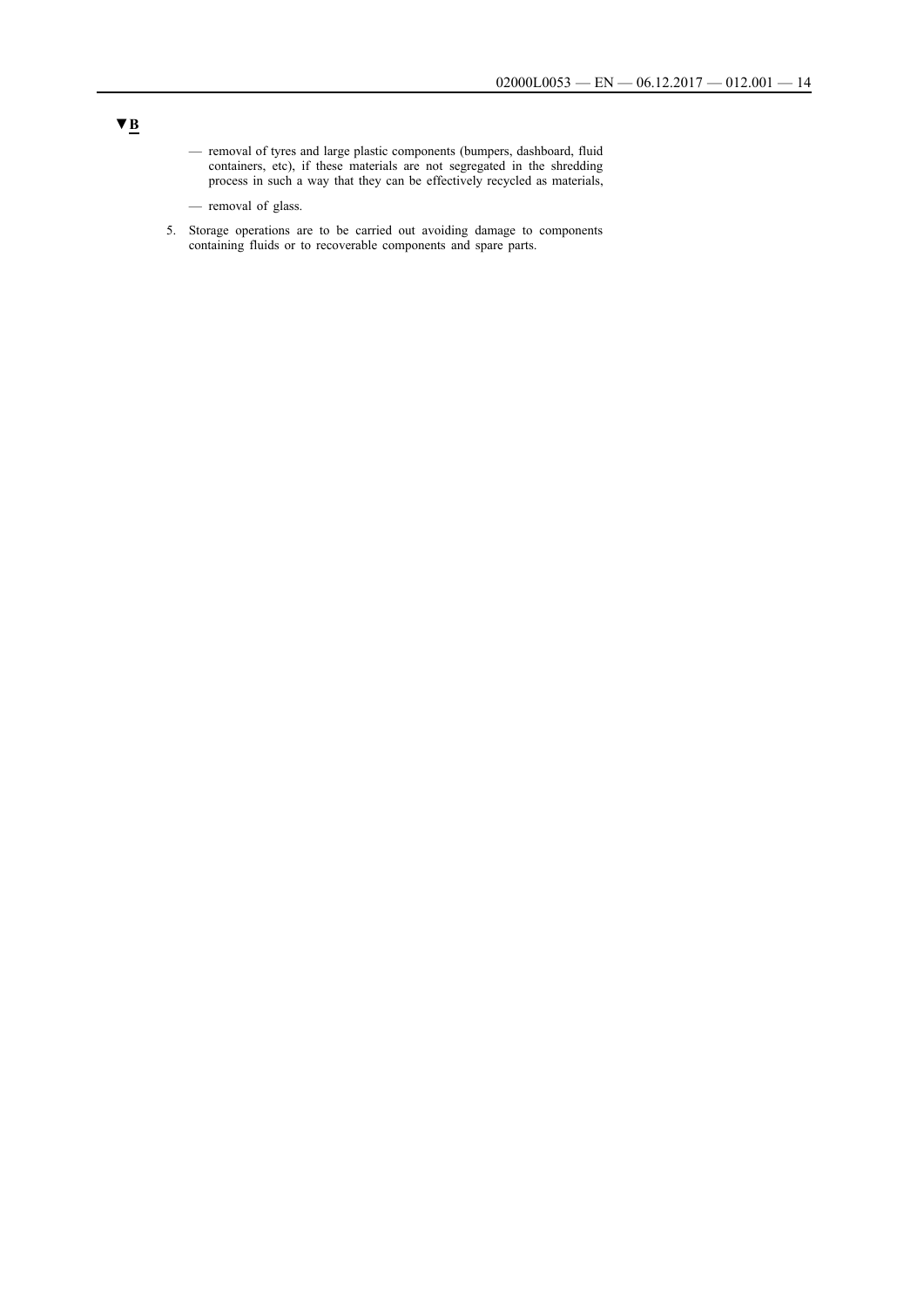## *ANNEX II*

#### **Materials and components exempt from Article 4(2)(a)**

A maximum concentration value up to 0,1 % by weight in homogeneous material for lead, hexavalent chromium and mercury and up to 0,01 % by weight in homogeneous material for cadmium shall be tolerated.

Spare parts put on the market after 1 July 2003 which are used for vehicles put on the market before 1 July 2003, except for wheel balance weights, carbon brushes for electric motors and brake linings, shall be exempted from the provisions of Article 4(2)(a) of Directive 2000/53/EC.

|          | Materials and components                                                                                                | Scope and expiry date of the exemption                                                | To be labelled or made<br>identifiable in accordance with<br>Article $4(2)(b)(iv)$ |
|----------|-------------------------------------------------------------------------------------------------------------------------|---------------------------------------------------------------------------------------|------------------------------------------------------------------------------------|
|          | Lead as an alloying element                                                                                             |                                                                                       |                                                                                    |
| $1(a)$ . | Steel for machining purposes and batch hot<br>dip galvanised steel components containing<br>up to 0,35 % lead by weight |                                                                                       |                                                                                    |
| $1(b)$ . | Continuously galvanised steel sheet containing<br>up to 0,35 % lead by weight                                           | Vehicles type-approved before<br>1 January 2016 and spare parts<br>for these vehicles |                                                                                    |
| $2(a)$ . | Aluminium for machining purposes with a<br>lead content up to 2 % by weight                                             | As spare parts for vehicles put on<br>the market before 1 July 2005                   |                                                                                    |
| $2(b)$ . | Aluminium with a lead content up to<br>1,5 % by weight                                                                  | As spare parts for vehicles put on<br>the market before 1 July 2008                   |                                                                                    |
|          | $2(c)(i)$ . Aluminium alloys for machining purposes<br>with a lead content up to $0.4 \%$ by weight                     | $^{(1)}$                                                                              |                                                                                    |
|          | $2(c)(ii)$ . Aluminium alloys not included in entry<br>$2(c)(i)$ with a lead content up to 0,4 %<br>by weight (1a)      | (2)                                                                                   |                                                                                    |
| 3.       | Copper alloys containing up to $4\%$ lead<br>by weight                                                                  | $^{(1)}$                                                                              |                                                                                    |
| $4(a)$ . | Bearing shells and bushes                                                                                               | As spare parts for vehicles put on<br>the market before 1 July 2008                   |                                                                                    |
| $4(b)$ . | Bearing shells and bushes in engines,<br>conditioning<br>transmissions<br>air<br>and<br>compressors                     | As spare parts for vehicles put on<br>the market before 1 July 2011                   |                                                                                    |

**Lead and lead compounds in components**

| $5(a)$ . | Lead in batteries in high-voltage systems $(2a)$   Vehicles type-approved before  <br>that are used only for propulsion in M1 and $\vert$ 1 January 2019 and spare parts $\vert$<br>N1 vehicles | of these vehicles |  |
|----------|-------------------------------------------------------------------------------------------------------------------------------------------------------------------------------------------------|-------------------|--|
|----------|-------------------------------------------------------------------------------------------------------------------------------------------------------------------------------------------------|-------------------|--|

## **▼M12**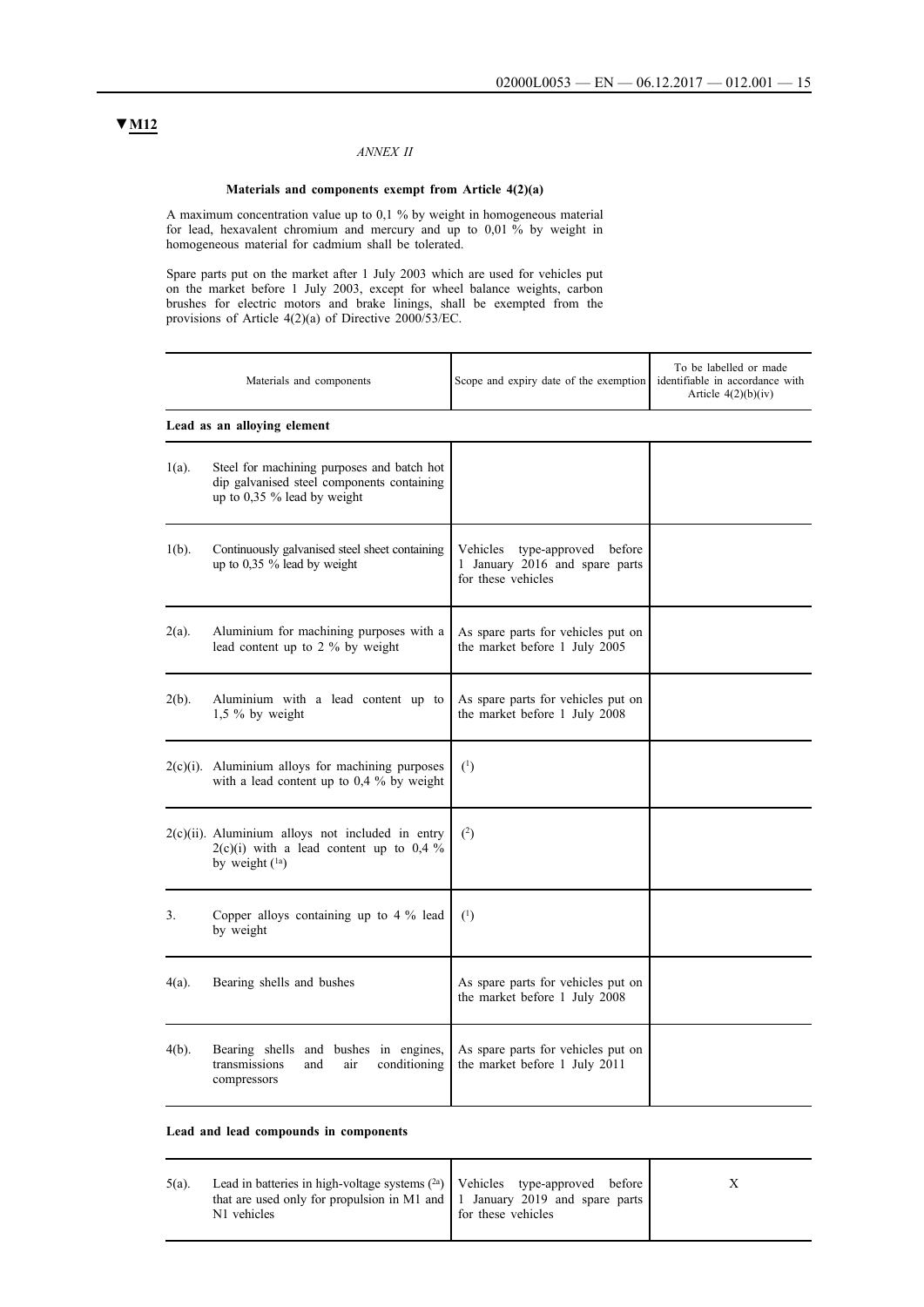**▼M12**

|          | Materials and components                                                                                                                                                                                                                                      | Scope and expiry date of the exemption                                                   | To be labelled or made<br>identifiable in accordance with<br>Article $4(2)(b)(iv)$ |
|----------|---------------------------------------------------------------------------------------------------------------------------------------------------------------------------------------------------------------------------------------------------------------|------------------------------------------------------------------------------------------|------------------------------------------------------------------------------------|
| $5(b)$ . | Lead in batteries for battery applications<br>not included in entry $5(a)$                                                                                                                                                                                    | (1)                                                                                      | X                                                                                  |
| 6.       | Vibration dampers                                                                                                                                                                                                                                             | Vehicles type-approved before<br>1 January 2016 and spare parts<br>for these vehicles    | X                                                                                  |
| $7(a)$ . | Vulcanising agents and stabilisers for<br>elastomers in brake hoses, fuel hoses, air<br>ventilation hoses, elastomer/metal parts in<br>the chassis<br>applications,<br>and engine<br>mountings                                                                | As spare parts for vehicles put on<br>the market before 1 July 2005                      |                                                                                    |
| $7(b)$ . | stabilisers<br>Vulcanising<br>agents<br>and<br>for<br>elastomers in brake hoses, fuel hoses, air venti-<br>lation hoses, elastomer/metal parts in the<br>chassis applications, and engine mountings<br>containing up to 0,5 % lead by weight                  | As spare parts for vehicles put on<br>the market before 1 July 2006                      |                                                                                    |
| $7(c)$ . | Bonding agents for elastomers in powertrain<br>applications containing up to $0.5$ % lead by<br>weight                                                                                                                                                        | As spare parts for vehicles put on<br>the market before 1 July 2009                      |                                                                                    |
| 8(a).    | Lead in solders to attach electrical and<br>electronic components to electronic circuit<br>boards and lead in finishes on terminations<br>of components other than electrolyte<br>aluminium capacitors, on component pins<br>and on electronic circuit boards | type-approved before<br>Vehicles<br>1 January 2016 and spare parts<br>for these vehicles | X(4)                                                                               |
| $8(b)$ . | Lead in solders in electrical applications<br>other than soldering on electronic circuit<br>boards or on glass                                                                                                                                                | Vehicles type-approved before<br>1 January 2011 and spare parts<br>for these vehicles    | X(4)                                                                               |
| $8(c)$ . | Lead in finishes on terminals of electrolyte<br>aluminium capacitors                                                                                                                                                                                          | Vehicles type-approved before<br>1 January 2013 and spare parts<br>for these vehicles    | X(4)                                                                               |
| $8(d)$ . | Lead used in soldering on glass in mass<br>airflow sensors                                                                                                                                                                                                    | Vehicles type-approved before<br>1 January 2015 and spare parts<br>of such vehicles      | X(4)                                                                               |
| $8(e)$ . | Lead in high melting temperature type<br>solders (i.e. lead-based alloys containing<br>85 % by weight or more lead)                                                                                                                                           | (3)                                                                                      | X(4)                                                                               |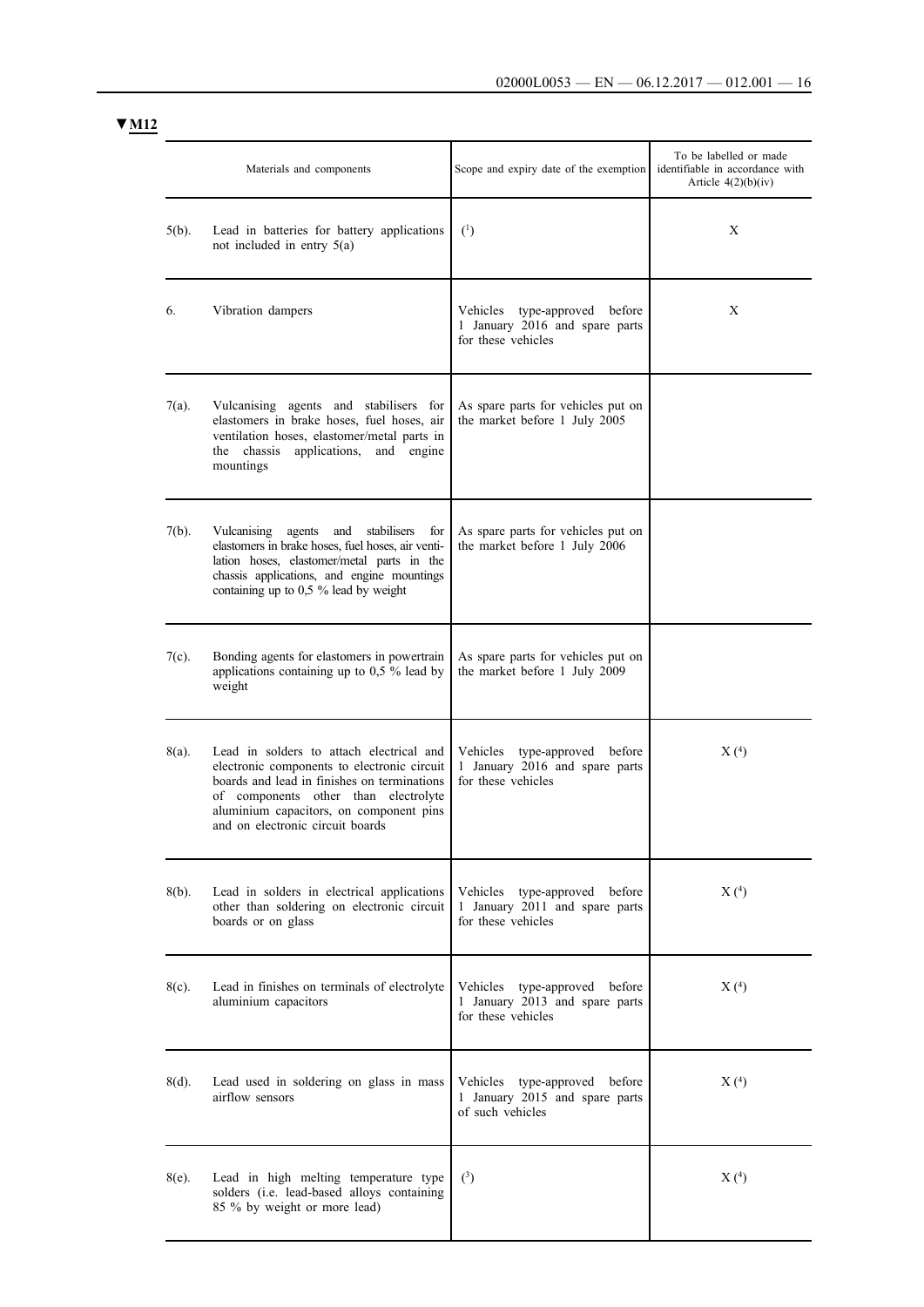| VI 17 |
|-------|
|-------|

|           | Materials and components                                                                                                                                                                                                                                                                                                                                                                                   | Scope and expiry date of the exemption                                                                         | To be labelled or made<br>identifiable in accordance with<br>Article $4(2)(b)(iv)$ |
|-----------|------------------------------------------------------------------------------------------------------------------------------------------------------------------------------------------------------------------------------------------------------------------------------------------------------------------------------------------------------------------------------------------------------------|----------------------------------------------------------------------------------------------------------------|------------------------------------------------------------------------------------|
|           | $8(f)(a)$ . Lead in compliant pin connector systems                                                                                                                                                                                                                                                                                                                                                        | Vehicles type-approved before<br>1 January 2017 and spare parts<br>for these vehicles                          | X(4)                                                                               |
|           | $8(f)(b)$ . Lead in compliant pin connector systems<br>other than the mating area of vehicle<br>harness connectors                                                                                                                                                                                                                                                                                         | (3)                                                                                                            | X(4)                                                                               |
| $8(g)$ .  | Lead in solders to complete a viable elec-<br>trical connection between semiconductor<br>die and carrier within integrated circuit<br>flip chip packages                                                                                                                                                                                                                                                   | $^{\left(3\right)}$                                                                                            | X(4)                                                                               |
| $8(h)$ .  | Lead in solder to attach heat spreaders to<br>the heat sink in power semiconductor<br>assemblies with a chip size of at least<br>$1 \text{ cm}^2$ of projection area and a nominal<br>current density of at least 1 A/mm <sup>2</sup> of<br>silicon chip area                                                                                                                                              | Vehicles<br>type-approved before<br>1 January 2016 and after that<br>date as spare parts for these<br>vehicles | X(4)                                                                               |
| 8(i).     | Lead in solders in electrical glazing appli-<br>cations on glass except for soldering in<br>laminated glazing                                                                                                                                                                                                                                                                                              | Vehicles type-approved before<br>1 January 2016 and after that<br>date as spare parts for these<br>vehicles    | X(4)                                                                               |
| $8(i)$ .  | Lead in solders for soldering of laminated<br>glazing                                                                                                                                                                                                                                                                                                                                                      | Vehicles type-approved before<br>1 January 2020 and after that<br>date as spare parts for these<br>vehicles    | X(4)                                                                               |
| 9.        | Valve seats                                                                                                                                                                                                                                                                                                                                                                                                | As spare parts for engine types<br>developed before 1 July 2003                                                |                                                                                    |
| $10(a)$ . | Electrical and electronic components which<br>contain lead in a glass or ceramic, in a glass<br>or ceramic matrix compound, in a glass-<br>ceramic material, or in a glass-ceramic<br>matrix compound.<br>This exemption does not cover the use of lead<br>in:<br>glass in bulbs and glaze of spark plugs,<br>- dielectric ceramic materials of components<br>listed under $10(b)$ , $10(c)$ and $10(d)$ . |                                                                                                                | $X(5)$ (for components other<br>than piezo in engines)                             |
| $10(b)$ . | Lead in PZT-based dielectric ceramic<br>materials of capacitors being part of inte-<br>grated circuits or discrete semiconductors                                                                                                                                                                                                                                                                          |                                                                                                                |                                                                                    |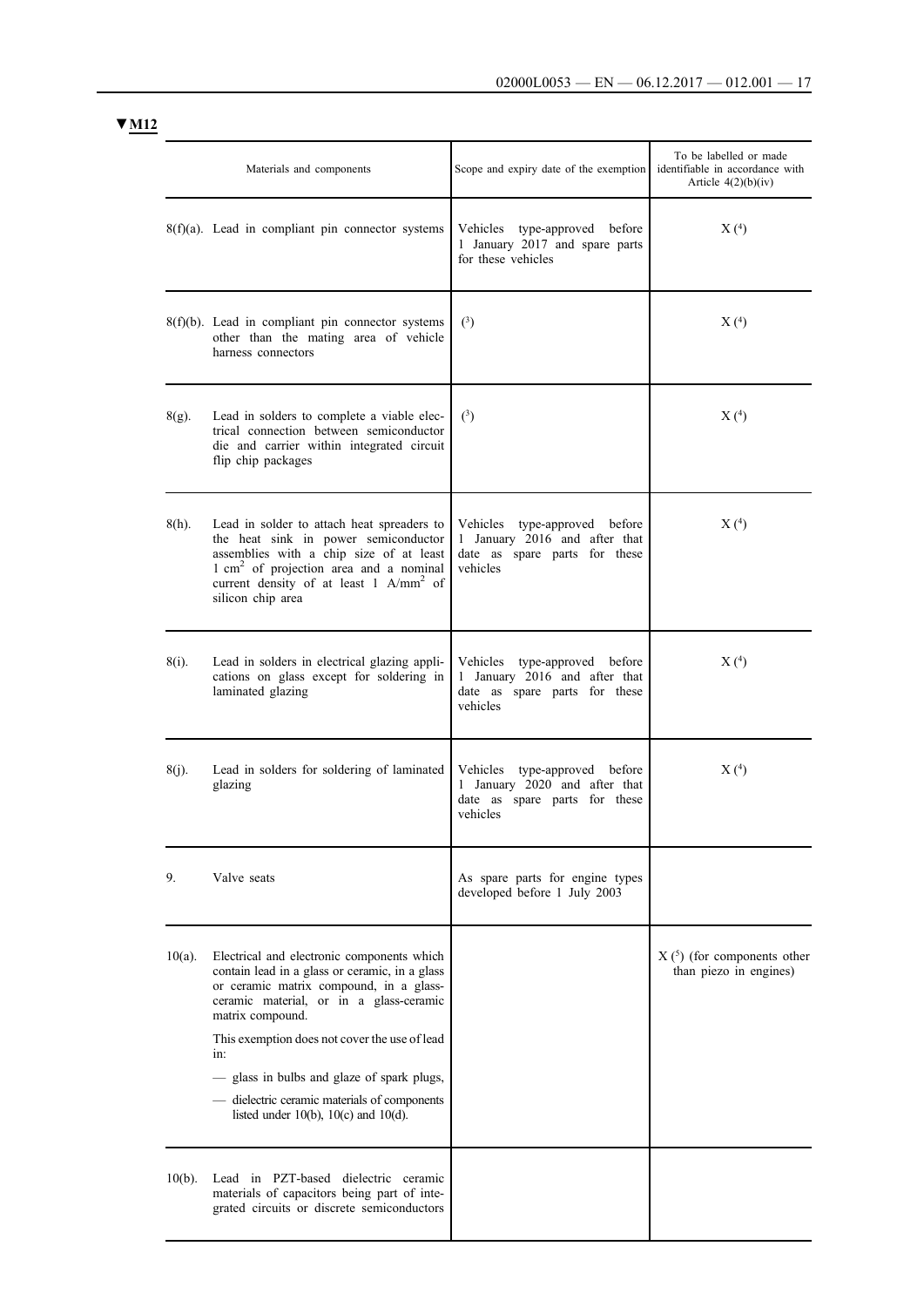|                 | Materials and components                                                                                                                                | Scope and expiry date of the exemption                                                                      | To be labelled or made<br>identifiable in accordance with<br>Article $4(2)(b)(iv)$ |
|-----------------|---------------------------------------------------------------------------------------------------------------------------------------------------------|-------------------------------------------------------------------------------------------------------------|------------------------------------------------------------------------------------|
| $10(c)$ .       | Lead in dielectric ceramic materials of<br>capacitors with a rated voltage of less<br>than $125$ V AC or $250$ V DC                                     | Vehicles type-approved before<br>1 January 2016 and spare parts<br>for these vehicles                       |                                                                                    |
| $10(d)$ .       | Lead in the dielectric ceramic materials of<br>capacitors compensating the temperature-<br>related deviations of sensors in ultrasonic<br>sonar systems | Vehicles type-approved before<br>1 January 2017 and after that<br>date as spare parts for these<br>vehicles |                                                                                    |
| 11.             | Pyrotechnic initiators                                                                                                                                  | Vehicles type-approved before<br>1 July 2006 and spare parts for<br>these vehicles                          |                                                                                    |
| 12 <sub>1</sub> | Lead-containing thermoelectric materials in<br>automotive electrical applications to reduce<br>$CO2$ emissions by recuperation of exhaust heat          | Vehicles type-approved before<br>1 January 2019 and spare parts<br>for these vehicles                       | X                                                                                  |

### **Hexavalent chromium**

| $13(a)$ . | Corrosion preventive coatings                                                                                                                                                                                                                                                                                                                                                                                                  | As spare parts for vehicles put on<br>the market before 1 July 2007 |   |
|-----------|--------------------------------------------------------------------------------------------------------------------------------------------------------------------------------------------------------------------------------------------------------------------------------------------------------------------------------------------------------------------------------------------------------------------------------|---------------------------------------------------------------------|---|
| $13(b)$ . | Corrosion preventive coatings related to<br>bolt and nut assemblies for chassis appli-<br>cations                                                                                                                                                                                                                                                                                                                              | As spare parts for vehicles put on<br>the market before 1 July 2008 |   |
| 14.       | As an anti-corrosion agent of the carbon<br>steel cooling system in absorption refrig-<br>erators in motor caravans up to $0.75$<br>weight $-$ % in the cooling solution<br>except where the use of other cooling tech-<br>nologies is practicable ( <i>i.e.</i> available on the<br>market for the application in motor<br>caravans) and does not lead to negative<br>environmental, health and/or consumer<br>safety impacts |                                                                     | X |

## **Mercury**

| $15(a)$ . | Discharge lamps for headlight application   Vehicles type-approved before | 1 July 2012 and spare parts for<br>these vehicles                                     | Х |
|-----------|---------------------------------------------------------------------------|---------------------------------------------------------------------------------------|---|
| $15(b)$ . | Fluorescent tubes used in instrument panel<br>displays                    | Vehicles type-approved<br>before<br>1 July 2012 and spare parts for<br>these vehicles | Х |

# **▼M12**